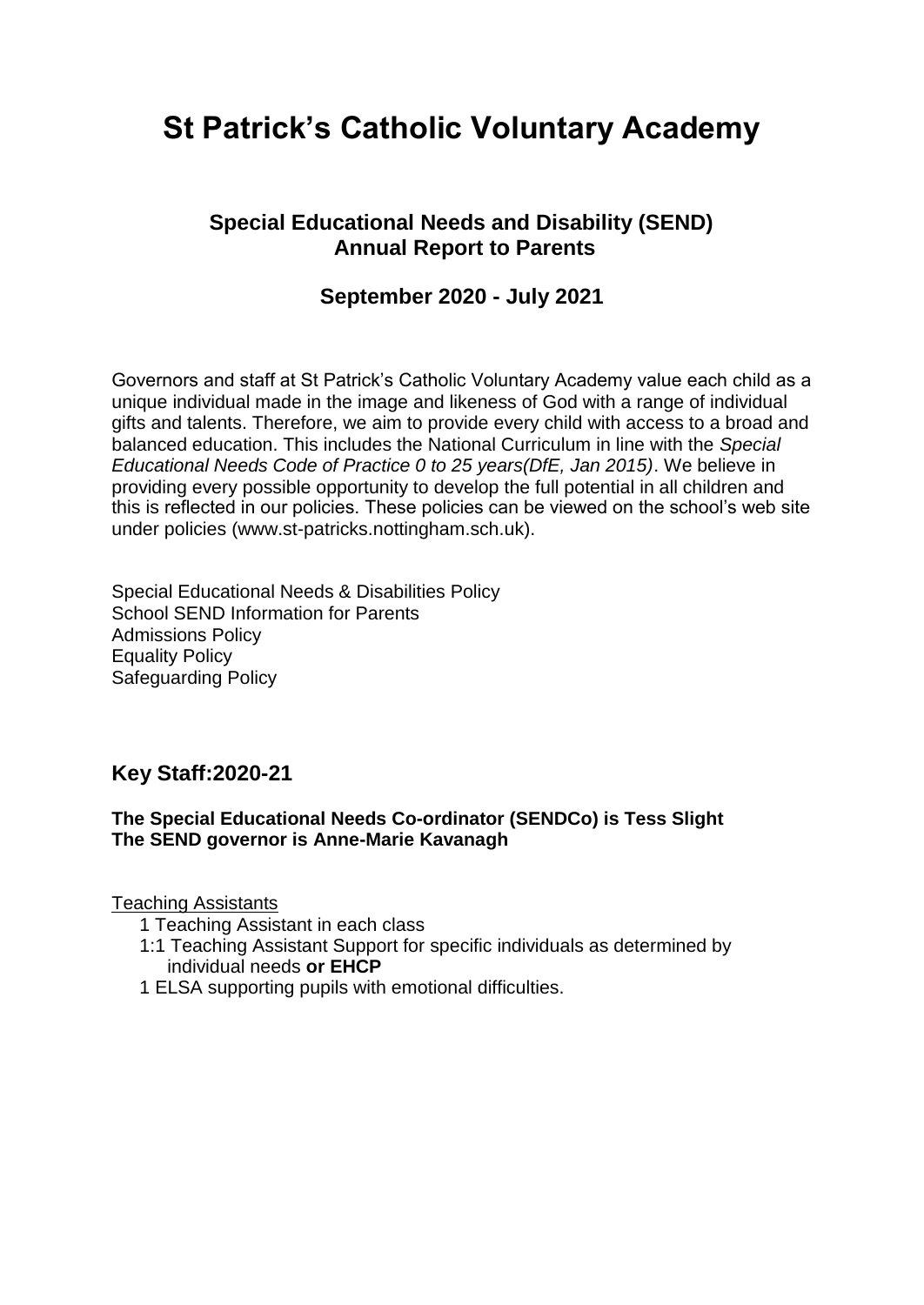## **Number of Pupils with SEND:**

| Date end of<br>academic year | Pupils on roll               | <b>SEND support</b> | Statement/EHCP | Total       |
|------------------------------|------------------------------|---------------------|----------------|-------------|
| 2017/18                      | 241 (Incl. 30<br>F1 pupils)  | 25 (10.34%)         | $0(0\%)$       | 25 (10.34%) |
| 2018/19                      | 226                          | 24 (10.6%)          | $1(0.4\%)$     | 25 (11.06%) |
| 2019/20                      | 216 (Incl.25)<br>F1 pupils)  | 22 (10.1%)          | 1(0.46%)       | 23 (10.6%)  |
| 2020/21                      | 223 (inc 26)<br>FS 1 pupils) | 14 (6.3%)           | $2(0.8\%)$     | 16 (7.1%)   |

At the end of the academic year 2020/21 the pupil with an **EHCP** transferred to another primary school.

Within the **SEND Support list** pupils have **Provision Maps** which set out the level of support and the interventions required. We have 6 pupils receiving **HLN funding,**  this is an increase from 2019-20 when we had 3 pupils receiving this funding.

An EHC was granted for a second pupil in May 2021.

## **Progress of Pupils with SEND**

Pupils who are currently receiving SEND support have made progress towards their individual targets. We know this because meetings are held with parents, the SENDCo and other professionals including staff from the Nottingham City Local Authority Learning Support, Behaviour Support, Educational Psychology Teams, Health, and Speech and Language Therapists to review previous targets and set new ones.

An application for an EHCP assessment for 1 pupil with significant needs was submitted and a PCR was held. The decision was made to grant an EHCP in May 2021.

A parent requested an ECHP for their child in the academic year 2020/21 as they transferred to secondary school. School supported parents in making this application but it was turned down by the LA.

Staff use the EAZMAG assessment tool to provide summative data on a half-termly basis. This is used for all pupils as there is provision to assess SEND pupils on P Levels or on the curriculum for a lower year group if required.

#### **Assessment Tools**

- P Levels broken down into PIVATS are used to track the progress of pupils working below the level of the national curriculum.
- Dyslexia Portfolio
- Non verbal reasoning assessments
- STAR Assessment for reading and maths
- Year group assessment trackers relevant to the pupil's abilities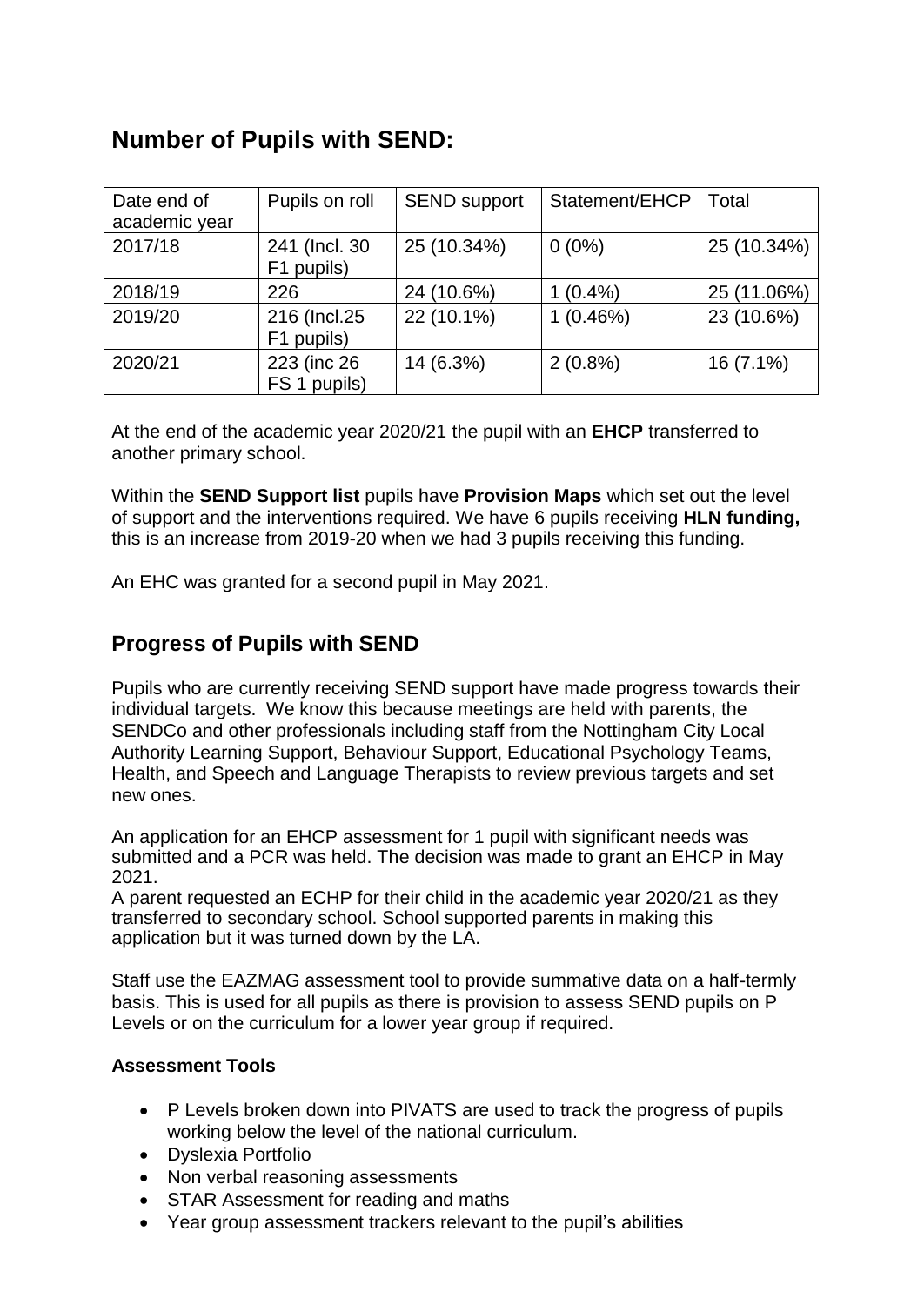#### **Effectiveness of Provision**

Provision for SEND pupils is monitored by the SENDCo. There are regular meetings and reviews with parents, staff and external agencies to monitor the academic and pastoral progress of key SEND pupils. Where needs are identified an intervention is arranged and teaching staff complete intervention grids for their classes. These are shared, discussed and reviewed at Staff Meetings and pupil progress meetings throughout the year.

We are continuing to develop our school provision maps and intervention grids as well as how we evaluate the school's provision to make sure it meets the needs of individual pupils, the school improvement targets and is value for money. We sue the Routes to Inclusion (R2i) materials and strategies to support pupils with SEMH needs alongside the work of the school Emotional Literacy Support Assistant (ELSA)

School has a bank of resources and interventions in use to support pupil progress as required and delivered in small groups or 1:1. These include:

 R2i NUMICON Social Stories **Theraplay**  Gross Motor Skills Programme Social Skills Programme ELSA Support Toe-by-toe Maths Plus 1 Maths Power of 2 Nottingham City Routes to Inclusion Emotion Coaching Colourful semantics Reading inference intervention

Etc. This is not an exhaustive list

## **Training**

Our teachers and teaching assistants have received training to enable them to meet the needs of individual children. In addition to this St Patrick's has 'traded service' agreements with the Local Authority's Autism, Learning, Behaviour and Educational Psychologist teams who are brought in to support, train and advise staff in a range of specialist SEND areas.

This year training has included:

- First Aid
- Moving and Handling for specific pupils
- **•** Emotion Coaching Revisit
- HLN bid writing training
- SENDCo Networks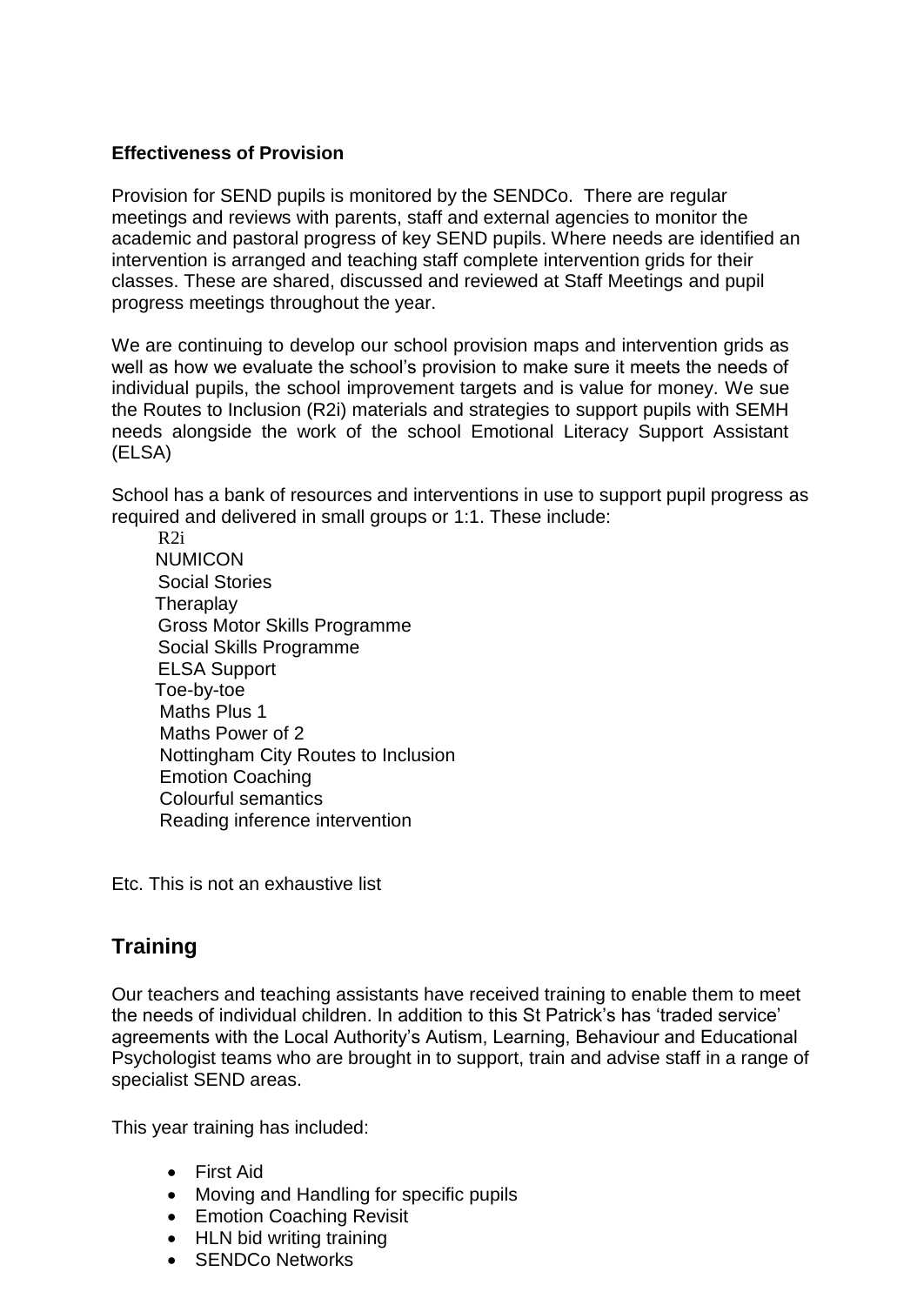- Routes to Inclusion R2i
- Trauma informed practice in response to the COVID 19 Lockdown
- Engagement Model

As part of the school's SEND provision some pupils and their families have been supported through social care through multi agency meetings. This enables needs to be identified, outcomes set and an action plan formulated with the support of outside agencies involved with the family. This is reviewed regularly at multi agency meetings with the family.

#### **SEND Funding**

St Patrick's ensures funding is made available from the school's budget to meet the individual needs of pupils as required. This has included: teaching assistant support in class, 1 to 1, or in groups, small group teaching, speech and language interventions, social and communication skills and support, play time and lunch time adult support, purchasing of specialist resources, staff training, 'traded services' from the local authority, etc

In addition to the general SEND budget application is made to the Local Authority for High Level Need Funding for pupils that require high levels of specialist and/or 1 to 1 support. No new requests were made in this year as children had them in place but 1 emergency bid was made mid-year when a new pupil joined and this was granted.

## **Disability and Access**

The school's admission policy and disability access plans reflect our commitment to St Patrick's being an 'inclusive' school. The Accessibility Plan has been prepared and was reviewed in detail and continuing work towards targets carried out during the Academic Year 2020/21 including additional wheelchair accessible fire doors in the hall.

## **Communicating with Parents**

All parents of pupils with significant SEND needs have review meetings with the SENDCO and other professional support agencies usually in the Autumn and Spring Terms. Parents are given advance notice of these meetings. A copy of the minutes are sent to all who were invited to attend. We aim to work collaboratively with parents to enable them to receive the best support for their children. In addition, parents of all pupils are given the opportunity to discuss progress with their child's class teacher at Parents' evenings and they receive a formal report once a year. Parents can also discuss any concerns, by appointment, with the class teacher and/or SENDCO particularly if they have concerns or there is a need to review provision or targets more frequently. In addition to this, parents are invited to termly parents' evenings to discuss their child's progress.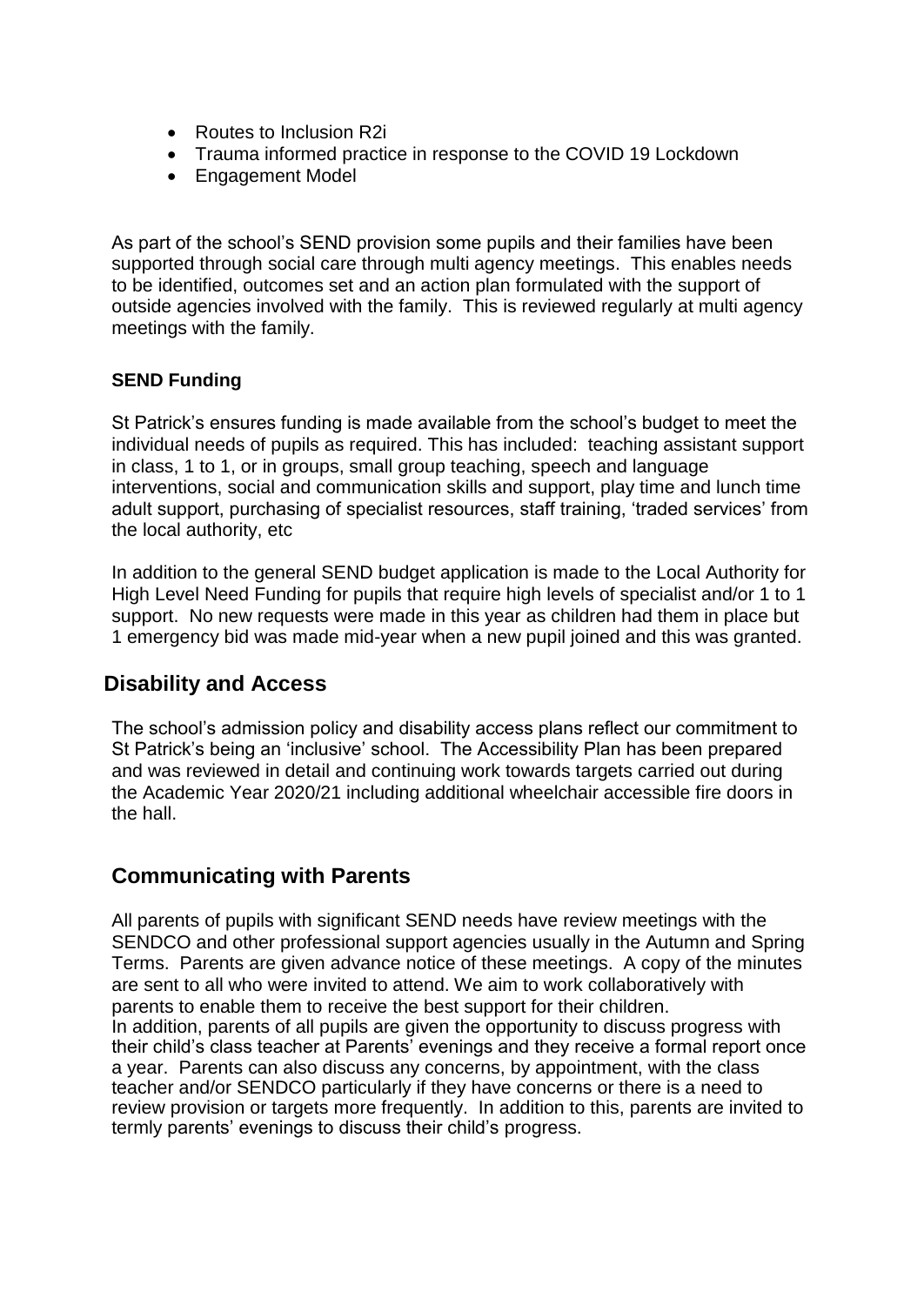## **Actions for 2020-21 Reviewed**

As a school we continually seek ways to improve our inclusion and SEND provision. This year we aim to:

- Have accurate assessment to monitor 'covid-gaps'. Use of STAR Assessment, AFL, PIVATS, and provision map review using the assess, plan do review process continues.
- Continue to ensure termly SEND review meetings. This continued in the Advent and Pentecost term, due to absence of the SENDCo in Lent Term, SEND reviews were combined with parent consultation meetings online.
- Train all new staff in Emotion coaching strategies. New staff received emotion coaching training and fully implemented this as a whole school strategy to support all pupils.
- Access training around the removal of P Levels. P Levels remain and the SENDCo attended Engagement Model Training in the Pentecost Term for pupils working below P4.
- Continue to work closely with outside agencies to support a wider range of pupils with SEND within the restrictions enforced by Covid. Many external agencies stopped their work in schools due to the continuing covid pandemic. Meetings were organized virtually through TEAMS with external support agencies and staff to meet pupil needs.
- Review the assessment of pupils with SEND with a view to developing staff knowledge of P scales and the use of PIVATS. Staff working with pupils working at P Levels received 1:1 training in understanding and implementing P Levels as an assessment tool.
- Continue to hold progress reviews for all SEND pupils to include Teachers and Teaching Assistants working with these pupils. This continued termly via teams.
- Continue to monitor Teaching Assistant Timetables to ensure effectiveness of interventions and offer key stage interventions to maximize time. Ongoing process of monitoring.